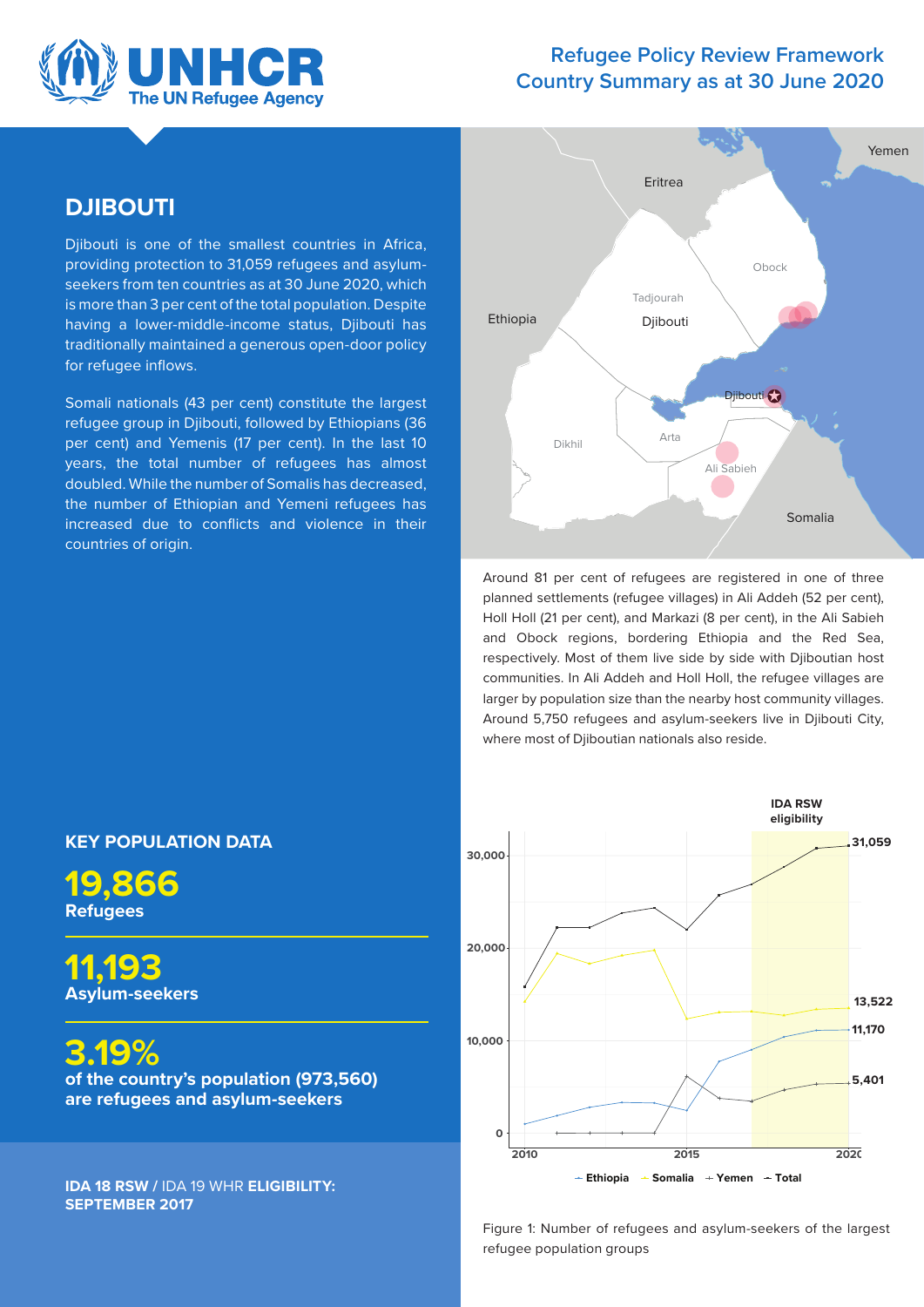# **OVERVIEW OF REFUGEE POLICY ENVIRONMENT (JULY 2017– JUNE 2020)**

Djibouti has traditionally pursued refugee policies through which it provided asylum-seekers and refugees with access to its territory, asylum and safety, and humanitarian assistance. From July 2017 to June 2020, the Government of Djibouti has significantly developed its approach to managing refugee situations. The most significant policy developments at the national level are as follows:

- **•** In January 2017, promulgation of a new [Refugee Law No 159/AN/16/7ème](https://www.presidence.dj/texte.php?ID=159&ID2=2017-01-05&ID3=Loi&ID4=1&ID5=2017-01-15&ID6=n) (the 2017 Refugee Law), that provide a large access to rights, including socioeconomic rights for refugees and asylum-seekers. The Law reconfirms the Ministry of Interior (MoI) as the Ministry responsible for refugee affairs, with its National Office for Assistance to Refugees and Disaster Victims (*Office National d'Assistance aux Réfugiés et Sinistrés – ONARS*) responsible for day-to-day management.
- **•** In December 2017, adoption by the Ministry of Interior of the [2017–2022 Action Plan](https://eur02.safelinks.protection.outlook.com/?url=https%3A%2F%2Fglobalcompactrefugees.org%2Fsites%2Fdefault%2Ffiles%2F2019-12%2FDjibouti%2520Plan%2520d%25E2%2580%2599Action%2520National%2520CRRF%2520(2017).pdf&data=04%7C01%7CVANKEMPE%40unhcr.org%7C834bf84d43e0405d619e08d8f50bb4df%7Ce5c37981666441348a0c6543d2af80be%7C0%7C0%7C637528777914648537%7CUnknown%7CTWFpbGZsb3d8eyJWIjoiMC4wLjAwMDAiLCJQIjoiV2luMzIiLCJBTiI6Ik1haWwiLCJXVCI6Mn0%3D%7C1000&sdata=r5i1nRUTUipuGPtb7EjPrJKfeaZyIMCID5J%2BsXsjkns%3D&reserved=0) of the Comprehensive Refugee Response Framework (CRRF) and two decrees: i) [Implementing Decree No 2017-409 on the](https://eur02.safelinks.protection.outlook.com/?url=https%3A%2F%2Fwww.presidence.dj%2Ftexte.php%3FID%3D2017-409%26ID2%3D2017-12-07%26ID3%3DD%25E9cret%26ID4%3D23%26ID5%3D2017-12-14%26ID6%3Dn&data=04%7C01%7CVANKEMPE%40unhcr.org%7C834bf84d43e0405d619e08d8f50bb4df%7Ce5c37981666441348a0c6543d2af80be%7C0%7C0%7C637528777914648537%7CUnknown%7CTWFpbGZsb3d8eyJWIjoiMC4wLjAwMDAiLCJQIjoiV2luMzIiLCJBTiI6Ik1haWwiLCJXVCI6Mn0%3D%7C1000&sdata=a5QqTCQ9QZ0MxRaEFPoqoNEqqhl4zTJC53KbVMHye0w%3D&reserved=0)  [Asylum Procedure, National Eligibility Commission and Appeal Board \(2017 Decree on the Asylum](https://eur02.safelinks.protection.outlook.com/?url=https%3A%2F%2Fwww.presidence.dj%2Ftexte.php%3FID%3D2017-409%26ID2%3D2017-12-07%26ID3%3DD%25E9cret%26ID4%3D23%26ID5%3D2017-12-14%26ID6%3Dn&data=04%7C01%7CVANKEMPE%40unhcr.org%7C834bf84d43e0405d619e08d8f50bb4df%7Ce5c37981666441348a0c6543d2af80be%7C0%7C0%7C637528777914648537%7CUnknown%7CTWFpbGZsb3d8eyJWIjoiMC4wLjAwMDAiLCJQIjoiV2luMzIiLCJBTiI6Ik1haWwiLCJXVCI6Mn0%3D%7C1000&sdata=a5QqTCQ9QZ0MxRaEFPoqoNEqqhl4zTJC53KbVMHye0w%3D&reserved=0)  [Procedure\)](https://eur02.safelinks.protection.outlook.com/?url=https%3A%2F%2Fwww.presidence.dj%2Ftexte.php%3FID%3D2017-409%26ID2%3D2017-12-07%26ID3%3DD%25E9cret%26ID4%3D23%26ID5%3D2017-12-14%26ID6%3Dn&data=04%7C01%7CVANKEMPE%40unhcr.org%7C834bf84d43e0405d619e08d8f50bb4df%7Ce5c37981666441348a0c6543d2af80be%7C0%7C0%7C637528777914648537%7CUnknown%7CTWFpbGZsb3d8eyJWIjoiMC4wLjAwMDAiLCJQIjoiV2luMzIiLCJBTiI6Ik1haWwiLCJXVCI6Mn0%3D%7C1000&sdata=a5QqTCQ9QZ0MxRaEFPoqoNEqqhl4zTJC53KbVMHye0w%3D&reserved=0) and ii) [Implementing Decree No 2017-410 on Fundamental Rights of Refugees and Asylum-](https://eur02.safelinks.protection.outlook.com/?url=https%3A%2F%2Fwww.presidence.dj%2Ftexte.php%3FID%3D2017-410%26ID2%3D2017-12-07%26ID3%3DD%25E9cret%26ID4%3D23%26ID5%3D2017-12-14%26ID6%3Dn&data=04%7C01%7CVANKEMPE%40unhcr.org%7C834bf84d43e0405d619e08d8f50bb4df%7Ce5c37981666441348a0c6543d2af80be%7C0%7C0%7C637528777914648537%7CUnknown%7CTWFpbGZsb3d8eyJWIjoiMC4wLjAwMDAiLCJQIjoiV2luMzIiLCJBTiI6Ik1haWwiLCJXVCI6Mn0%3D%7C1000&sdata=Im51VrHeAjvYGQLj9Azo%2FUiQv41%2F1eK7Fh0O5Hz8DzI%3D&reserved=0)[Seekers](https://eur02.safelinks.protection.outlook.com/?url=https%3A%2F%2Fwww.presidence.dj%2Ftexte.php%3FID%3D2017-410%26ID2%3D2017-12-07%26ID3%3DD%25E9cret%26ID4%3D23%26ID5%3D2017-12-14%26ID6%3Dn&data=04%7C01%7CVANKEMPE%40unhcr.org%7C834bf84d43e0405d619e08d8f50bb4df%7Ce5c37981666441348a0c6543d2af80be%7C0%7C0%7C637528777914648537%7CUnknown%7CTWFpbGZsb3d8eyJWIjoiMC4wLjAwMDAiLCJQIjoiV2luMzIiLCJBTiI6Ik1haWwiLCJXVCI6Mn0%3D%7C1000&sdata=Im51VrHeAjvYGQLj9Azo%2FUiQv41%2F1eK7Fh0O5Hz8DzI%3D&reserved=0) (2017 Decree on Refugee Fundamental Rights).
- **•** Drafting of two new decrees that are expected to be adopted in the second half of 2020: [Decree No](https://www.presidence.dj/texte.php?ID=2020-137&ID2=2020-07-08&ID3=D%E9cret&ID4=13&ID5=2020-07-13&ID6=n)  [2020-137/PR/MASS amending Decree No 2017-311/PR/SEAS of 28 September 2017 for the](https://www.presidence.dj/texte.php?ID=2020-137&ID2=2020-07-08&ID3=D%E9cret&ID4=13&ID5=2020-07-13&ID6=n)  [establishment, organisation and functioning of the Social Registry](https://www.presidence.dj/texte.php?ID=2020-137&ID2=2020-07-08&ID3=D%E9cret&ID4=13&ID5=2020-07-13&ID6=n) and [Decree No 2020-234/PR/](https://www.presidence.dj/texte.php?ID=2020-234&ID2=2020-09-14&ID3=D%E9cret&ID4=17&ID5=2020-09-15&ID6=n) [MENFOP creating and defining the access conditions and issuance of the end of secondary education](https://www.presidence.dj/texte.php?ID=2020-234&ID2=2020-09-14&ID3=D%E9cret&ID4=17&ID5=2020-09-15&ID6=n)  [titled "Certificate of High-School Graduation"](https://www.presidence.dj/texte.php?ID=2020-234&ID2=2020-09-14&ID3=D%E9cret&ID4=17&ID5=2020-09-15&ID6=n)

In September 2017, Djibouti became eligible for the IDA 18 Refugee Sub-Window (RSW), which it had requested to seek financing and technical assistance for the implementation of sustainable policies for the socioeconomic integration of refugees, in line with the CRRF Action Plan and the legislative reform pertaining to refugees

Djibouti was also active regarding refugee issues in the international sphere from 2017 to 2020. At the Leaders' Summit on Refugees in September 2016, Djibouti signed up to CRRF, as proposed by the 2016 New York Declaration, and committed to three policy pledges: i) adopt a new refugee law, ii) give refugee children access to accredited education, and iii) give refugees access to the national health system.. In December 2019 at the Global Refugee Forum (GRF), the Government of Djibouti furthered its socioeconomic integration pledges through five policy commitments: i) include refugees in the National Development Plan; ii) integrate refugee teachers into the national system and budget through a training/certification programme; iii) provide refugees with technical and vocational training for better socioeconomic inclusion: iv) increase investments in the health system, in particular technical platforms in order to strengthen the national structures in areas hosting refugees; gradually include 12,500 refugees in the universal health insurance programme by 2021.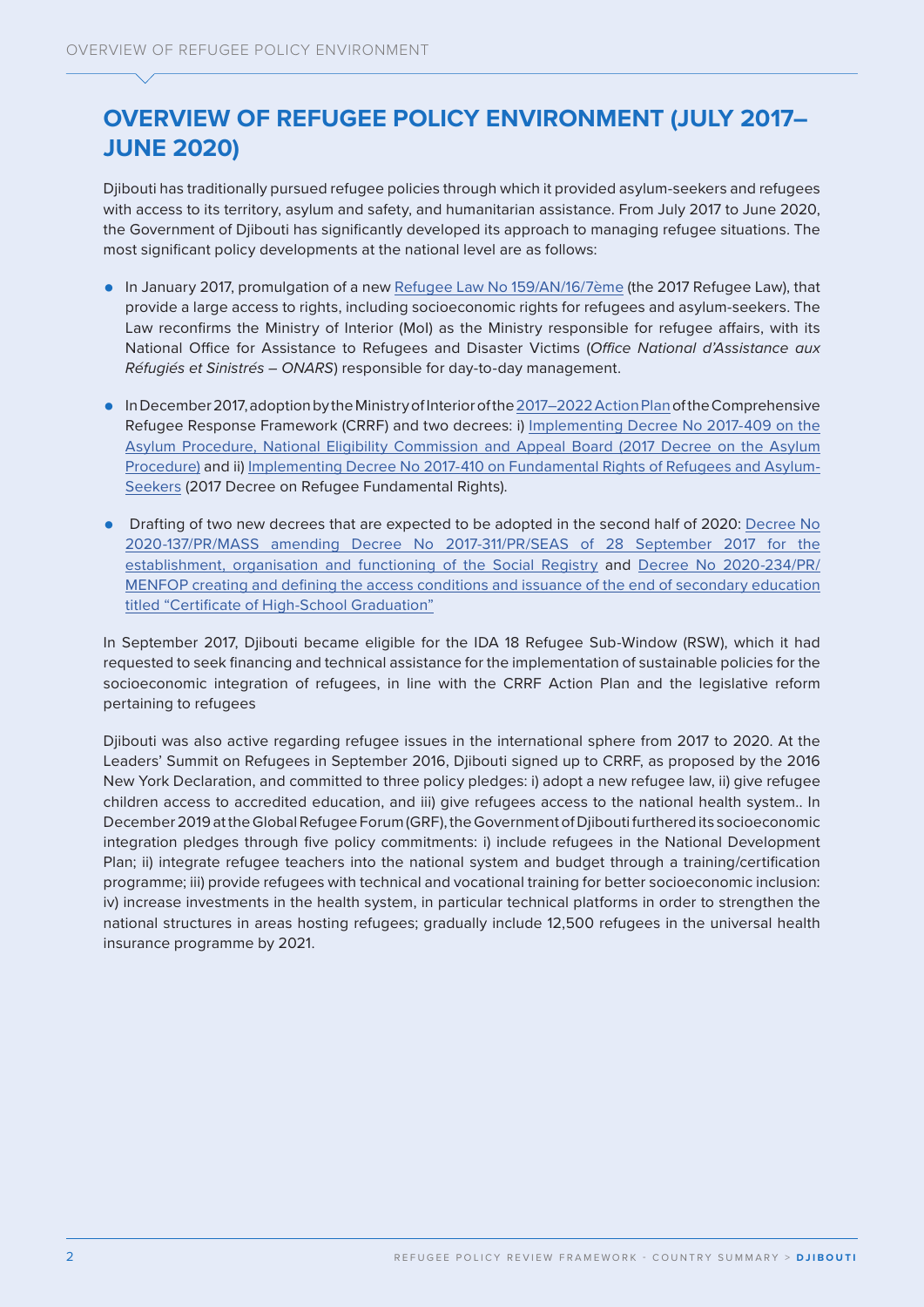# **POLICY DIMENSIONS (AS AT 30 JUNE 2020)**

# **1 Host Communities**

### **1.1 Support for communities in refugee-hosting areas**

No information was available on the existence of national policies providing for additional financial transfers from the national level to the areas that are economically affected by the presence of refugees.

The [2018–2022 National Social Protection Policy](https://www.presidence.dj/texte.php?ID=043&ID2=2019-06-23&ID3=Loi&ID4=12&ID5=2019-06-30&ID6=n) provides for social safety nets for all Djiboutian nationals, including host communities. The Ministry of Social Affairs and Solidarity (MASS) is responsible for social protection and manages the social registry in which vulnerable households are enrolled, based on the national poverty line defined by the National Institute of Statistics (NIS) and assessed through a proxymean test. Data is not available on the number of enrolled national households that are living in areas economically affected by a refugee presence.

The social registry, governed by [Decree No 2017-311/PR/SEAS for the establishment, organisation and](https://www.presidence.dj/texte.php?ID=2017-311&ID2=2017-09-28&ID3=D%E9cret&ID4=18&ID5=2017-09-28&ID6=n)  [functioning of the social registry,](https://www.presidence.dj/texte.php?ID=2017-311&ID2=2017-09-28&ID3=D%E9cret&ID4=18&ID5=2017-09-28&ID6=n) provides access to a poverty-targeted social assistance programme: the [National Family Solidarity Program,](https://socialprotection.org/discover/programmes/programme-national-de-solidarit%C3%A9-famille-pnsf%E2%80%94national-programme-family) (PSNF) while providing subsidised access to health care and nutrition support. Other key social assistance programmes include the Social and Solidarity Economy (SSE) programmes (economic inclusion and social cohesion activities), education support for children with disabilities (including income generating assistance support for mothers), subsidised access to the national health insurance scheme for the poorest people (Social Health Assistance Programme and the social assistance programme for poor older persons (basic needs for the elderly)). The PSNF is governed by [Decree No 2017-096/PR/SEAS PR/SEAS amending Decree No 2015-279/PR/SESN on the creation,](https://sociales.gouv.dj/uploads/Categorie/146f0bd3773f38ec5590987a402c0a0b.pdf)  [organization and operation of the National Family Solidarity Program \(PNSF\).](https://sociales.gouv.dj/uploads/Categorie/146f0bd3773f38ec5590987a402c0a0b.pdf)

National policies can be applied to identify, prevent, and mitigate potential social tension and risks of violence in refugee-hosting areas. [Djibouti's National Vision 2035,](https://www.ccd.dj/w2017/wp-content/uploads/2016/01/Vision-Nationale.pdf) for instance, makes national solidarity and social cohesion central to its pillar on Peace and National Unity and proposes measures to prevent and address conflict and promote dialogue. Although the National Vision and associated policies do not directly refer to refugees and host communities, in conjunction with Djibouti's [2017 Refugee Law](https://www.presidence.dj/texte.php?ID=159&ID2=2017-01-05&ID3=Loi&ID4=1&ID5=2017-01-15&ID6=n) and the [2018 Global Compact on Refugees](https://www.unhcr.org/5c658aed4.pdf), these documents do also apply to refugees and host communities and can be implemented in refugee-hosting areas to the benefit of both population groups.

In practice, there is a high degree of interaction between refugees and host communities in all refugeehosting locations. Many refugees share sociocultural and linguistic ties with the host community and relationships are largely amicable.

As part of Djibouti's local governance systems, informal and formal local mechanisms exist that promote peaceful coexistence, dialogue, joint activities, and citizen engagement. While these do not formally include representatives of the refugee community, refugees are generally received when they seek participation or services. Refugees have been participating, for instance, in local mechanisms for mediation and compensation led by host community leaders. In Djibouti City, refugee participation and inclusion in local mechanisms happens regularly while in the refugee villages it occurs on a more ad hoc basis.

ONARS has established refugee community-based governance structures in all refugee villages and in Djibouti City (see also section 2.3). Similarly, these do not tend to include host community members from the outset, but they facilitate connections with similar structures in the host community. ONARS, local authorities and local NGOs with international support also implement a range of interventions that promote social cohesion (e.g. joint sports tournaments, regional business fairs, fishery association, etc.). Such interventions generally include quotas for host community members and refugees to ensure that both participate and benefit equally.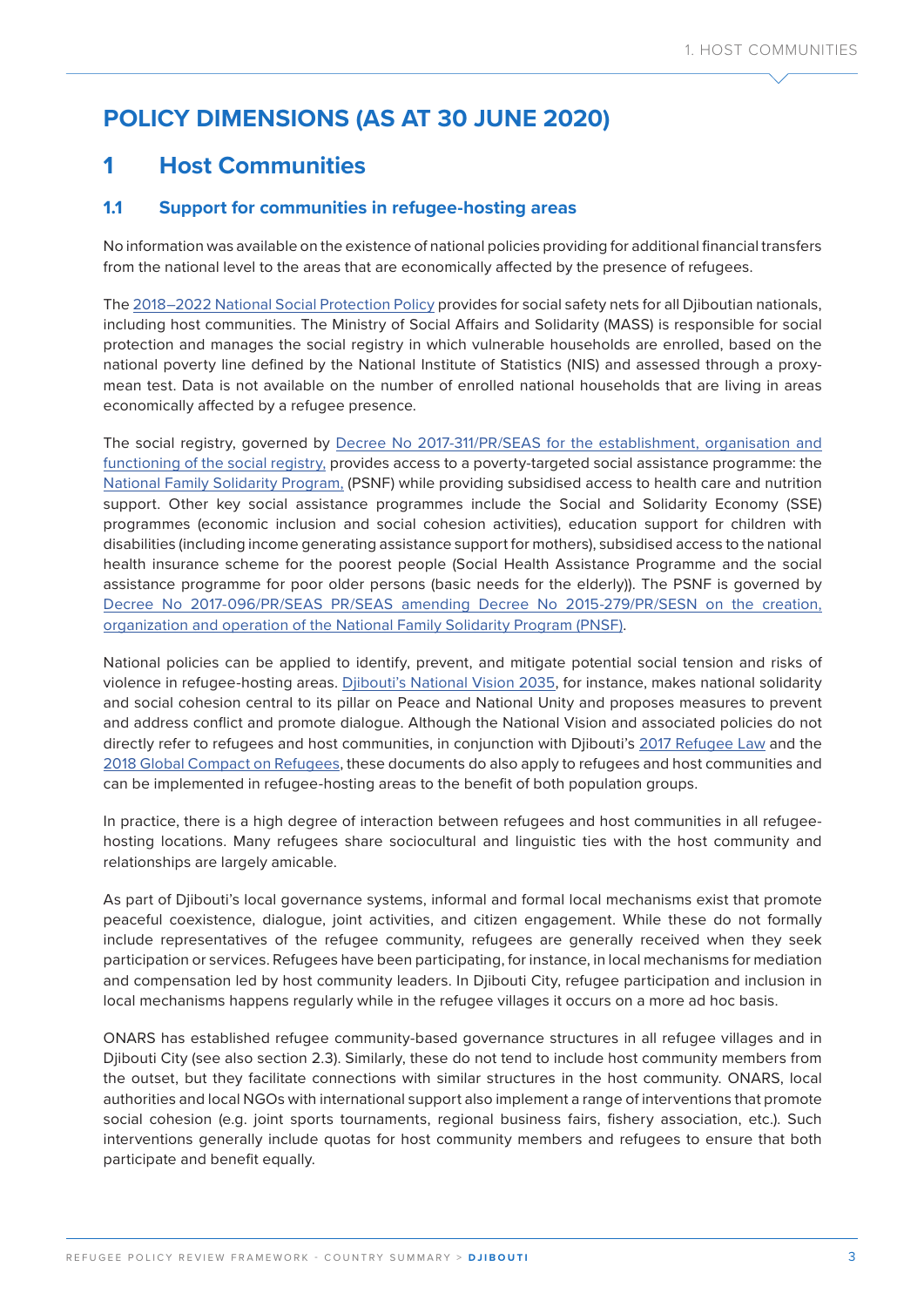National policies do formally protect refugees from discrimination. The [1992 Constitution of Djibouti as](http://extwprlegs1.fao.org/docs/pdf/dji128666.pdf)  [amended in 2010](http://extwprlegs1.fao.org/docs/pdf/dji128666.pdf), provides for legal equality without distinction based on language, origin, race, sex, or religion. Furthermore, th[e 2017 Refugee Law](file:///C:\Users\Laura_de_Somer\AppData\Local\Microsoft\Windows\INetCache\Content.Outlook\1YZXEDNW\Présidence%20de%20la%20République%20de%20Djibouti%20(presidence.dj) provides for fundamental rights as set out in the [1951](https://www.refworld.org/cgi-bin/texis/vtx/rwmain?page=search&docid=3be01b964&skip=0&query=refugee%20convention%201951)  [Convention Relating to the Status of Refugees](https://www.refworld.org/cgi-bin/texis/vtx/rwmain?page=search&docid=3be01b964&skip=0&query=refugee%20convention%201951) and includes an explicit reference to the right to nondiscrimination. There is no verifiable data available on discrimination in practice. No complaints on grounds of discrimination have been brought forward to justice by a refugee.

Education : Over 4,000 refugee children attended the national education system in the 2019/2020 school year. The National Education Action Plan (PAE 2017–2020) has been revised to include refugees in national education systems and facilitate access to quality education for refugees and host communities.

Health: refugees and asylum-seekers have access to the national health system at all levels: primary, secondary and tertiary. A socioeconomic profiling exercise of refugees started in 2019 with the aim of integrating them into the national health insurance system. The results will allow the inclusion of 12,500 vulnerable refugees in the social health assistance programme.

### **1.2 Social cohesion**

There is a generally positive relationship in Djibouti between refugees and host communities and within the refugee communities themselves, despite being a diverse population in terms of nationality, culture, socio-economic background, and language. Although the national legal framework in Djibouti does not specifically entail provisions on social cohesion or the identification, prevention and mitigation of potential social tensions and risks of violence in refugee-hosting areas, [Law 162/AN/16/7eme L](https://eur02.safelinks.protection.outlook.com/?url=https%3A%2F%2Fwww.presidence.dj%2Ftexte.php%3FID%3D162%26ID2%3D2017-01-05%26ID3%3DLoi%26ID4%3D1%26ID5%3D2017-01-15%26ID6%3Dn&data=04%7C01%7Ccisse%40unhcr.org%7Ceea77dcf3c3a4b1a12ad08d924ac7a69%7Ce5c37981666441348a0c6543d2af80be%7C0%7C0%7C637581145474240554%7CUnknown%7CTWFpbGZsb3d8eyJWIjoiMC4wLjAwMDAiLCJQIjoiV2luMzIiLCJBTiI6Ik1haWwiLCJXVCI6Mn0%3D%7C1000&sdata=D9wVDv14pLs%2BDexPXdSU1q8dtrCOlCALKBvyikZHiZ8%3D&reserved=0) and the [Refugee](https://www.presidence.dj/texte.php?ID=159&ID2=2017-01-05&ID3=Loi&ID4=1&ID5=2017-01-15&ID6=n)  [Law](https://www.presidence.dj/texte.php?ID=159&ID2=2017-01-05&ID3=Loi&ID4=1&ID5=2017-01-15&ID6=n) address poverty and social exclusion targeting all poor and vulnerable persons living in Djibouti including refugees. They are favorable to refugees' socio-economic inclusion and legal integration, granting them access to the same rights as nationals except the right to vote.

ONARS and UNHCR have social cohesion programmes in refugee hosting areas. In practice, local authorities, Government institutions and NGOs organize activities aimed at reinforcing peaceful coexistence. These include specific quotas for nationals and refugees in subsidized / funded vocational training opportunities, regional business fairs or joint sports tournaments.

In terms of representation, each refugee nationality group has its own subcommittee. Refugees have leadership committees in each site, separate from those of the host community, with refugee leaders elected every three years. The leadership committees are gender sensitive and consist of a president, a vice-president, a representative of each nationality group, and a representative per sectoral activity. Interactions between refugees' leadership committees and host community leaders are neither formalized nor regular. However, refugees are free to directly seek mediation services or request for compensation from host community leaders.

National policies do formally protect refugees from discrimination. Article 1 of the [Constitution](http://extwprlegs1.fao.org/docs/pdf/dji128666.pdf) provides for equality before the law without distinction based on language, origin, race, sex or religion. Moreover, Article 14(1) of the [Refugee Law](https://www.presidence.dj/texte.php?ID=159&ID2=2017-01-05&ID3=Loi&ID4=1&ID5=2017-01-15&ID6=n) explicitly provides for non-discrimination against refugees.

### **1.3 Environmental management**

The government is investing with donor resources, principally through World Bank operation, in activities that are looking to address environmental impacts of the presence of refugees in host communities. These activities comprises environmental management, including technical advisory services for implementation of environmental management activities through a labour-intensive public works mode, but also finding alternative energy sources to reduce unsustainable exploitation of natural resources, including risk mitigation and other challenges faced by crisis-affected host communities.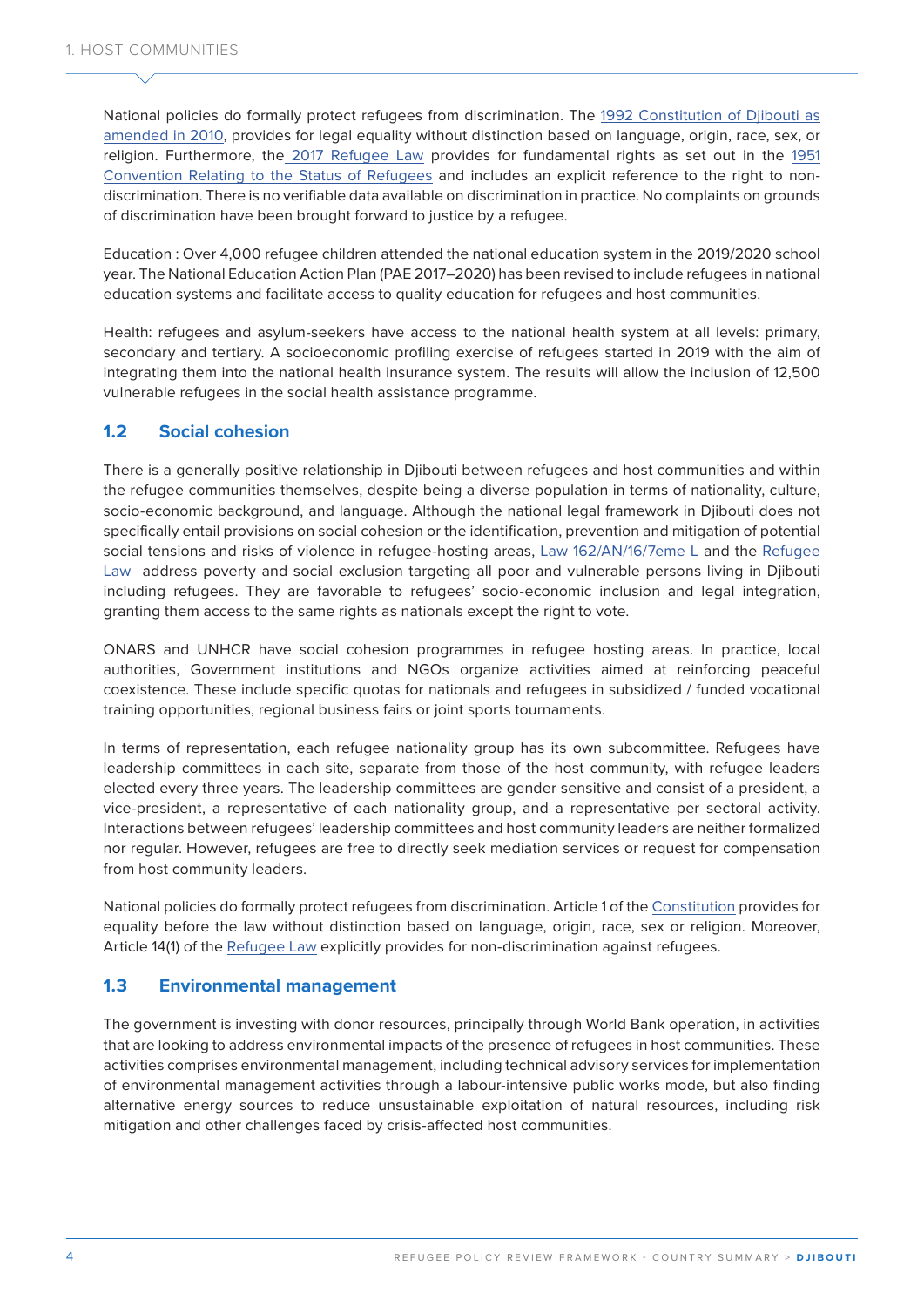### **1.4 Preparedness for refugee inflows**

The [2017 Refugee Law,](https://www.presidence.dj/texte.php?ID=159&ID2=2017-01-05&ID3=Loi&ID4=1&ID5=2017-01-15&ID6=n) the [2017 Decree on the Asylum Procedure,](https://www.presidence.dj/texte.php?ID=2017-409&ID2=2017-12-07&ID3=D%E9cret&ID4=23&ID5=2017-12-14&ID6=n) the [2017 Decree on Refugee](https://www.presidence.dj/texte.php?ID=2017-410&ID2=2017-12-07&ID3=D%E9cret&ID4=23&ID5=2017-12-14&ID6=n)  [Fundamental Rights](https://www.presidence.dj/texte.php?ID=2017-410&ID2=2017-12-07&ID3=D%E9cret&ID4=23&ID5=2017-12-14&ID6=n) and the [2017–2022 CRRF Action Plan](https://globalcompactrefugees.org/sites/default/files/2019-12/Djibouti%20Plan%20d%E2%80%99Action%20National%20CRRF%20%282017%29.pdf) provide elements for a national preparedness framework, including an institutional coordination mechanism that could be used to respond to increased or new refugee inflows in ways that minimize short- and medium-term socioeconomic impacts.

In practice, preparedness measures are taken on an ad hoc basis when new refugee inflows are expected based on the situation in surrounding countries. An inter-agency contingency plan is developed, according to the Refugee Coordination Model (RCM), co-led by UNHCR and ONARS. These plans have a six-month time frame and are updated after that period as necessary; they are fully financed by humanitarian aid and implemented by humanitarian organisations and line ministries.

### **2 Regulatory Environment and Governance**

#### **2.1 Normative framework**

Djibouti has been a State Party to the [1951 Convention Relating to the Status of Refugees](https://www.refworld.org/cgi-bin/texis/vtx/rwmain?page=search&docid=3be01b964&skip=0&query=refugee%20convention%201951) and the [1967](https://www.refworld.org/docid/3ae6b3ae4.html)  [Protocol relating to the Status of Refugees](https://www.refworld.org/docid/3ae6b3ae4.html) since 1977. No reservations were made. Djibouti is also a State party to the [1969 OAU Convention Governing Specific Aspects of Refugee Problems in Africa](https://www.refworld.org/cgi-bin/texis/vtx/rwmain?page=search&docid=3ae6b36018&skip=0&query=Convention%20Governing%20Specific%20Aspects%20of%20Refugee%20Problems%20in%20Africa%20,%201969) and other relevant [international and regional instruments.](https://unhcr365.sharepoint.com/:x:/r/teams/drs-park/_layouts/15/Doc.aspx?sourcedoc=%7B0F3F8AA7-5181-43B1-9C81-05D501F1D3A1%7D&file=Sources_Country_Summaries.xlsb.xlsx&action=default&mobileredirect=true) However, Djibouti has not yet acceded to the [1954](https://www.refworld.org/docid/3ae6b3840.html)  [Convention Relating to the Status of Stateless persons](https://www.refworld.org/docid/3ae6b3840.html) and the [1961 Convention on the Reduction of](https://www.unhcr.org/ibelong/wp-content/uploads/1961-Convention-on-the-reduction-of-Statelessness_ENG.pdf)  [Statelessness.](https://www.unhcr.org/ibelong/wp-content/uploads/1961-Convention-on-the-reduction-of-Statelessness_ENG.pdf) Djibouti endorsed the Global Compact on Refugees (GCR). Refugee-related commitments in these instruments are implemented through the [2017 Refugee Law,](https://www.presidence.dj/texte.php?ID=159&ID2=2017-01-05&ID3=Loi&ID4=1&ID5=2017-01-15&ID6=n) the [2017 Decree on the Asylum](https://www.presidence.dj/texte.php?ID=2017-409&ID2=2017-12-07&ID3=D%E9cret&ID4=23&ID5=2017-12-14&ID6=n)  [Procedure,](https://www.presidence.dj/texte.php?ID=2017-409&ID2=2017-12-07&ID3=D%E9cret&ID4=23&ID5=2017-12-14&ID6=n) the [2017 Decree on Refugee Fundamental Rights](https://www.presidence.dj/texte.php?ID=2017-410&ID2=2017-12-07&ID3=D%E9cret&ID4=23&ID5=2017-12-14&ID6=n) and the [2017–2022 CRRF Action Plan](https://globalcompactrefugees.org/sites/default/files/2019-12/Djibouti%20Plan%20d%E2%80%99Action%20National%20CRRF%20%282017%29.pdf), in conjunction with the national policy framework.

The 2017 Refugee Law and related decrees address non-refoulement, the definition of 'refugee', refugee status determination procedure and fundamental rights accorded to refugees. They are in line with international and regional norms and standards, except for Article 1D of the 1951 Convention, which has not been incorporated in the law. Implementation of the legal framework has shortcomings (see respective Policy Dimensions). No refugee or asylum-seeker has so far attempted to seek judicial remedies for lack of access to the rights enshrined in the national Refugee Law or decrees.

The Refugee Law and related decrees have not yet been disseminated in relevant local languages or other languages spoken by refugees. UNHCR observes that border authorities are aware of asylum procedures, non-refoulement principles and how to refer a person to the appropriate services. Ministries or other public agencies that have a direct and formal partnership with UNHCR are generally aware of refugees' rights (i.e. Ministry of Interior, Ministry of Education, Ministry of Health, Ministry of Social Affairs and Solidarity, Ministry of Women and Family, Ministry of Environment, Ministry of Agriculture and the National Development Agency). UNHCR observes gaps in awareness of applicable refugee policies among other institutions, private sector entities, foreign embassies, and refugees themselves.

The 2017 Refugee Law and the [2017 Decree on the Asylum Procedure](https://www.presidence.dj/texte.php?ID=2017-409&ID2=2017-12-07&ID3=D%E9cret&ID4=23&ID5=2017-12-14&ID6=n) include the framework for refugee status determination (RSD). The RSD framework gives the National Eligibility Commission (NEC) the responsibility to grant refugee status, working off the basis of RSD files including individual assessment prepared by ONARS Eligibility Officers. The procedures, as outlined in the law, including those of the appeal process, are in line with international and regional standards.

Asylum-seekers from South Central Somalia and Yemen are granted refugee status through a prima facie approach by practice (not embedded in a legal instrument or political declaration). All other asylumseekers from other countries of origin go through individual RSD procedures. NEC adjudication sessions tend to be irregular and there is a backlog of 11,197 asylum-seekers pending RSD. There are shortcomings in the efficiency and the quality of the RSD decision process. This is mainly caused by technical gaps and some financial challenges affecting the NEC and the eligibility team of ONARS. Gaps in the RSD process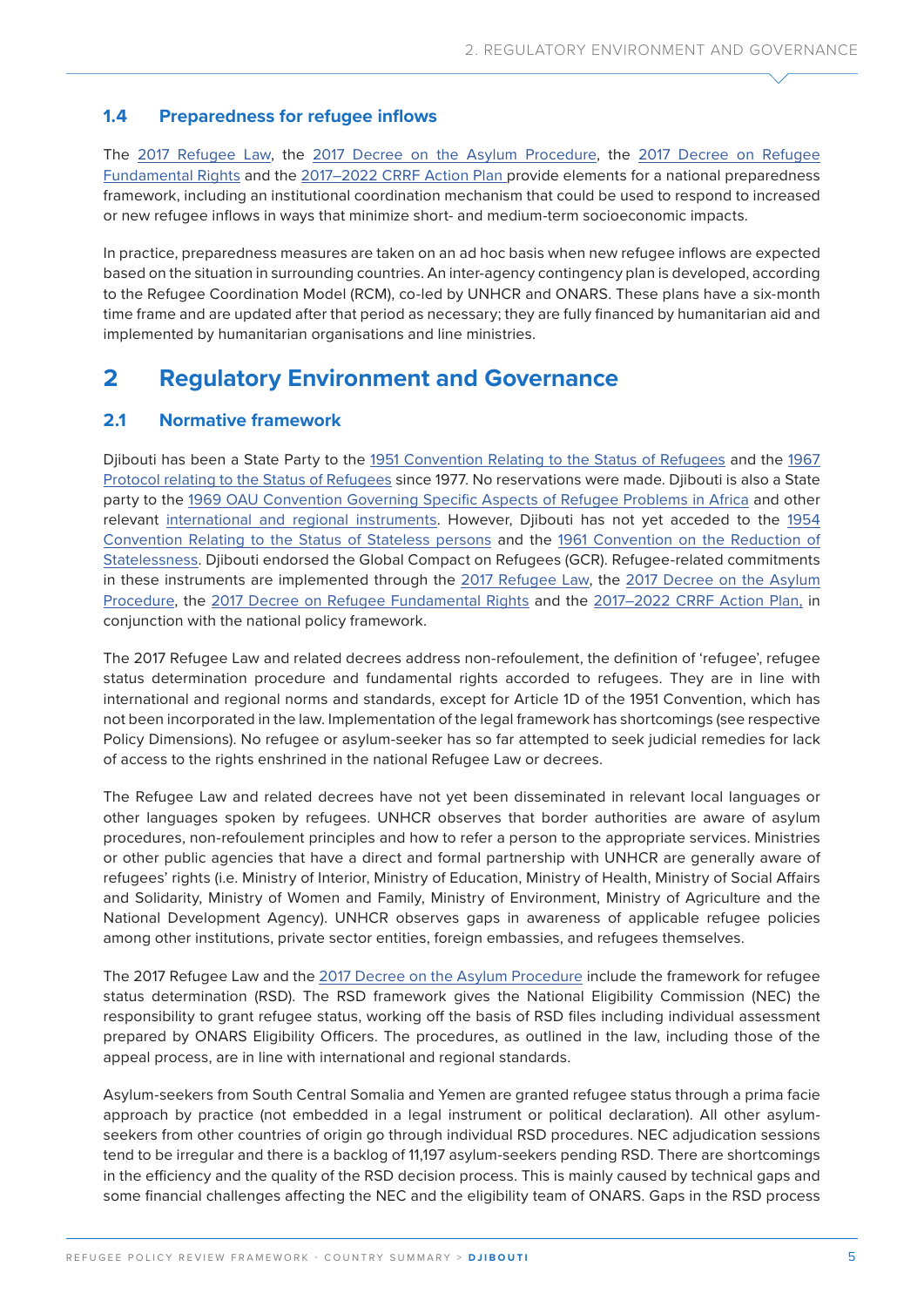include limited application of asylum procedural standards, poor interviews, credibility assessments, and legal analysis conducted, as well as lack of data management approach. The average individual RSD case processing including final adjudication by the NEC can be very slow which can take up to eight to ten years for the refugee status to be either granted or rejected at first instance for certain asylum-seekers. This poses serious concerns regarding the efficiency and fairness of the national RSD procedure.

Asylum-seekers have limited enjoyment of their rights. Asylum-seekers are issued with a household level attestation only which is routinely not accepted for particular services, such as opening a bank account, purchasing a SIM card, among others. Information on the RSD procedures is not widely available and there are gaps in awareness among asylum-seekers. While the law provides for the possibility of a legal counsel (at the expense of the applicant), no asylum-seekers have availed themselves of this right to date. The appeal procedure has not yet been implemented because of capacity and resource constraints. While this leaves first instance rejected asylum-seekers without effective legal remedy, they are, in practice, not expelled or deported from the country. Most RSD-related work, including the positions of most eligibility officers, is fully funded by UNHCR, and not regularized in the Government's planning, budgeting, and human resource systems. This poses risks to sustainability.

### **2.2 Security of legal status**

The [2017 Decree on Refugee Fundamental Rights](https://www.presidence.dj/texte.php?ID=2017-410&ID2=2017-12-07&ID3=D%E9cret&ID4=23&ID5=2017-12-14&ID6=n) provides asylum-seekers with the right to stay in the country with an asylum-seeker attestation, which is valid for six months (renewable) and has the status of a temporary residence permit (pending adjudication of the case). Once refugee status is granted, whether through prima facie or individual RSD approaches, the decree stipulates that refugees have the right to stay in the country with a valid refugee ID card. In practice, the refugee ID card is provided to refugees of 15 years and older while all refugees receive refugee attestations recording household composition which also give them the right to stay. Refugee household attestations are valid for one year; individual refugee ID cards are valid for five years (renewable) and have the status of a residence permit. The refugee ID cards and household attestations are issued by ONARS with support from UNHCR. The process for renewing asylum-seeker and refugee attestations and refugee ID cards is facilitated by UNHCR and ONARS and is without delays or other challenges. Furthermore, in cases where law enforcement authorities come across asylum-seekers or refugees with expired attestations or IDs, they are referred to ONARS for renewal and not expelled or deported.

The 2017 Refugee Law provides for the right to seek asylum and the principle of non-refoulement in line with international standards. From June 2019 - 30 June 2020 there have been no known cases of unlawful termination of refugee status by way of cancellation, revocation or cessation; no cases of recognized refugees being expelled on national security or public order grounds; and no reported cases of refoulement. However, following a terrorist attack in May 2014, the Somali-Djiboutian border point (Loyada) has been officially closed, hence asylum-seekers are obliged to enter the country through unofficial border points. Since 2008, the Eritrean-Djiboutian border has also been closed and Eritrean asylum-seekers are obliged to enter the country via military checkpoints. From March to June 2020, all land, sea and air borders were closed for persons as part of Government measures to curb the spread of COVID-19.

### **2.3 Institutional framework for refugee management and coordination**

The institutional framework for refugee management is provided for by the 2017 Refugee Law, the [2017](https://www.presidence.dj/texte.php?ID=2017-410&ID2=2017-12-07&ID3=D%E9cret&ID4=23&ID5=2017-12-14&ID6=n)  [Decree on Refugee Fundamental Rights,](https://www.presidence.dj/texte.php?ID=2017-410&ID2=2017-12-07&ID3=D%E9cret&ID4=23&ID5=2017-12-14&ID6=n) the [2017–2022 CRRF Action Plan](about:blank) and its [coordination mechanism](https://teams.microsoft.com/l/file/4BB495D1-6BAC-4BAF-A1A8-28546D1E30AB?tenantId=e5c37981-6664-4134-8a0c-6543d2af80be&fileType=pdf&objectUrl=https%3A%2F%2Funhcr365.sharepoint.com%2Fteams%2Fdrs-dpcp-RefugeeProtectionAssessmentPrivate%2FShared%20Documents%2FRefugee%20Protection%20Assessment%20(Private)%2FData%20collection%20templates%20-%20RPRF%2FDjibouti%2FDocuments%2FM%C3%A9canismes%20de%20facilitation%20CRRF%20%C3%A0%20Djibouti%20FR.pdf&baseUrl=https%3A%2F%2Funhcr365.sharepoint.com%2Fteams%2Fdrs-dpcp-RefugeeProtectionAssessmentPrivate&serviceName=teams&threadId=19:c4c08892c23a468b8829b4d19c16502d@thread.skype&groupId=1e3dd932-ee2d-442b-b2d5-d97d9711413a). The draft 2020–2023 ONARS Strategy would further complement the policy base. The [2017 Refugee Law](https://www.presidence.dj/texte.php?ID=159&ID2=2017-01-05&ID3=Loi&ID4=1&ID5=2017-01-15&ID6=n) provides the Ministry of Interior (MoI) with the overall mandate for refugee affairs and tasks ONARS to execute and coordinate this on a daily basis. The [2017 Decree on Refugee Fundamental Rights,](https://www.presidence.dj/texte.php?ID=2017-410&ID2=2017-12-07&ID3=D%E9cret&ID4=23&ID5=2017-12-14&ID6=n) details access to the rights within the respective areas of responsibility of each Ministry.

There are no provisions in the [2017 Refugee Law](https://www.presidence.dj/texte.php?ID=159&ID2=2017-01-05&ID3=Loi&ID4=1&ID5=2017-01-15&ID6=n) and related decrees on how these roles and responsibilities are to be coordinated and operationalized among Government entities and with various partners. However, the [2017–2022 CRRF Action Plan](https://globalcompactrefugees.org/sites/default/files/2019-12/Djibouti%20Plan%20d%E2%80%99Action%20National%20CRRF%20%282017%29.pdf) sets out an intergovernmental, multi-partner coordination mechanism to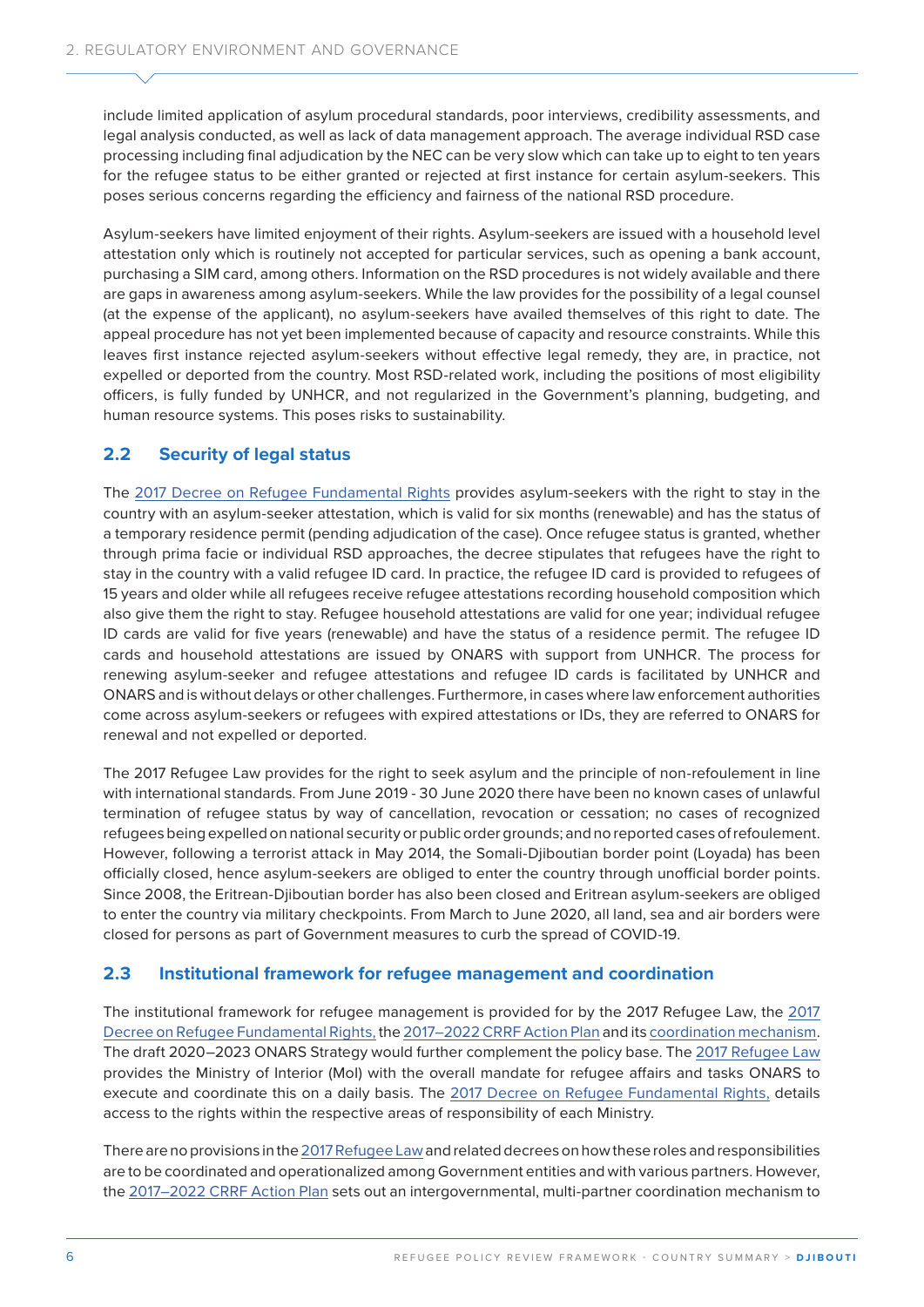facilitate its implementation. It includes a Steering Committee co-chaired by UNHCR and MoI and including representatives from refugee and host communities, national NGOs, donors, the United Nations, the World Bank and international NGOs. The Steering Committee is complemented at the technical level with a working group and sector-specific groups on protection, health, education, social protection and water and sanitation. The Secretariat is provided by ONARS with support from UNHCR. The Steering Committee has not met since February 2020, but its working groups and some sector specific groups meet regularly. A sub-national level structure is not set out on paper but exists in practice in the form of information sharing meetings (operational decisions are not taken at this level).

The CRRF Steering Committee and working groups officially include refugee representatives who could provide input and feedback from refugees on actions and decisions that concern them. This has not happened in practice as the Steering Committee has not met since 2019 and refugee representatives have not been attending the working groups.

Inputs and feedback from refugees on actions and decisions from ONARS, other government entities, UNHCR and other national and international partners are received through the refugee community-based governance structures. In the refugee villages, these structures consist of a Refugee Central Committee (RCC), a women's committee, a dispute resolution committee, children and GBV committees. In Djibouti City, this consists of a RCC. These committees are functional and meet with ONARS, UNHCR and other national and international partners on a regular basis. Members of the RCCs include a president, a vicepresident, a representative of each nationality group, and a sectoral representative, all elected by refugees themselves. The president of the leadership group in the Holl Holl refugee village as at 30 June 2020 was female. In most other groups the vice presidents are female. On yearly basis, UNHCR leads an interagency age, gender, diversity participatory assessment among refugees to gather views on gaps, needs and solutions. The assessments feed into UNHCR programming for the following year and are shared with the government and national and international partners to inform their programming.

Refugees have so far not been included in the national population census in Djibouti. First steps have been taken to include refugees in administrative data collection systems. Since the 2016/2017 academic year, refugee education data has been integrated into the national Education Management Information System (EMIS) (See also: Education Statistical Annual Abstracts (ESAA)). There is one example of an initial step towards the inclusion of refugees in national survey data (in this case, with the prospect of including refugees in the national social registry). In September 2019, the Ministry of Social Affairs, and the National Institute of Statistics, with support from UNHCR and WFP, launched a socioeconomic profiling exercise of all refugees and asylum-seekers to calculate the minimum expenditure basket. The same survey methodology was applied as that used by the Ministry of Social Affairs for Djiboutians, with the primary goal of assessing how many refugees would be eligible to enter the social security system, notably the PASS and the PNSF social safety nets. The survey was initially expected to be completed by August 2020. The Government is currently drafting a new National Development Plan and has made a policy commitment at the 2019 Global Refugee Forum (GRF) to include refugees. At sectoral level, the 2020–2024 National Health Plan, finalized in 2020, makes specific reference to refugees' access to health services and to specific health programmes (TB, HIV, RSH, nutrition and malaria, etc.) and the National Education Plan also includes refugees.

### **2.4 Access to civil registration and documentation**

Based on the [2017 Decree on Refugee Fundamental Rights](https://www.presidence.dj/texte.php?ID=2017-410&ID2=2017-12-07&ID3=D%E9cret&ID4=23&ID5=2017-12-14&ID6=n) and practice, registered asylum-seekers are provided with an asylum-seeker attestation, refugees of 15 years and older with a refugee ID card, and all refugees with a refugee household attestations (see also section 2.2). The [2017 Decree on the Asylum](https://www.presidence.dj/texte.php?ID=2017-409&ID2=2017-12-07&ID3=D%E9cret&ID4=23&ID5=2017-12-14&ID6=n)  [Procedure](https://www.presidence.dj/texte.php?ID=2017-409&ID2=2017-12-07&ID3=D%E9cret&ID4=23&ID5=2017-12-14&ID6=n) provides that the ONARS eligibility desk is responsible for the registration of asylum-seekers and the issuance of official personal documentation to registered asylum-seekers and refugees. In practice, this is done jointly by ONARS and UNHCR. All registered asylum-seekers and refugees are in possession of personal attestation documents and 100 per cent of all recognized refugees over 15 years old are in possession of refugee ID cards. Law enforcement authorities generally recognize asylum-seeker attestations, refugee household attestations and refugee ID cards. Other relevant national and sub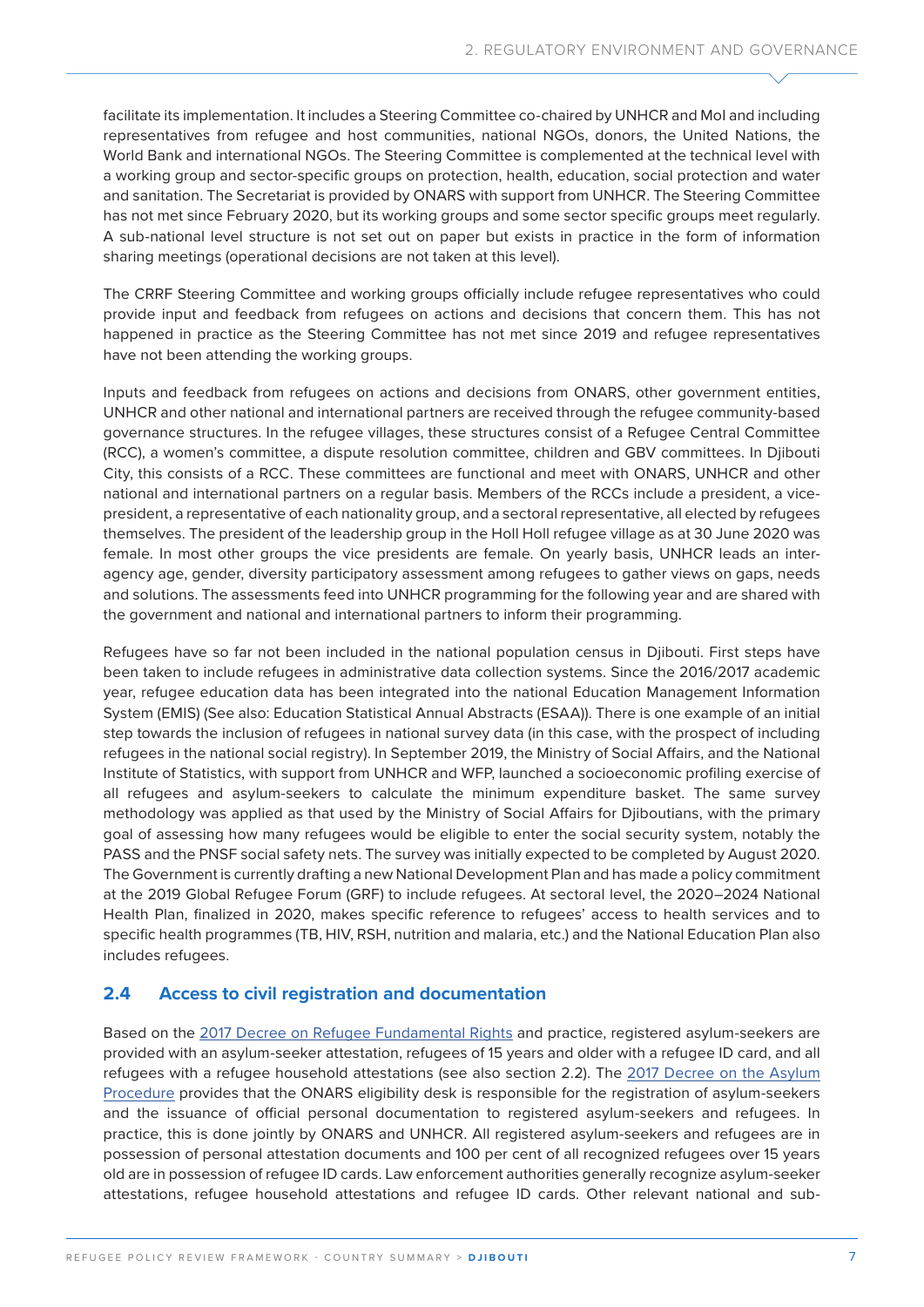national authorities and the private sector entities increasingly recognize attestations and refugee ID cards, although challenges still persist (see section 3.4).

The [2017 Refugee Law](https://www.presidence.dj/texte.php?ID=159&ID2=2017-01-05&ID3=Loi&ID4=1&ID5=2017-01-15&ID6=n) and the [2017 Decree on Refugee Fundamental Rights](https://www.presidence.dj/texte.php?ID=2017-410&ID2=2017-12-07&ID3=D%E9cret&ID4=23&ID5=2017-12-14&ID6=n) provide refugees with the right to civil documentation as set out in the 1951 Convention. The 1951 Convention stipulates that this right shall be governed by the laws of the asylum country and that previously acquired rights shall be respected. The [2018 Civil Code](about:blank) stipulates that regular birth registration must be done within three days of the birth, while late birth registration goes through a jugement supplétif. In practice, civil status authorities have been flexible to extend the registration to beyond three days. The Direction Générale de la Population is responsible for all civil status matters. In 2013, birth registration started for refugees born in Djibouti but those born in Djibouti before 2013 do not have access to the jugement supplétif procedure in practice. This is mainly due to accessibility challenges, including financial obstacles, for this judiciary procedure sets for late birth registration of persons born in Djibouti. ONARS is responsible for the purchase of stamps on behalf of refugees and asylum-seekers registered in the villages to facilitate issuance of birth certificates by civil status departments at regional level.

### **2.5 Justice and Security**

Participatory assessments conducted by UNHCR in 2020 found comparable levels of safety between refugees and host communities.

The [2017 Refugee Law](https://www.presidence.dj/texte.php?ID=159&ID2=2017-01-05&ID3=Loi&ID4=1&ID5=2017-01-15&ID6=n) and the [2017 Decree on Refugee Fundamental Rights](https://www.presidence.dj/texte.php?ID=2017-410&ID2=2017-12-07&ID3=D%E9cret&ID4=23&ID5=2017-12-14&ID6=n) accord refugees the same right as nationals as regards access to law enforcement and justice. This includes access to legal counselling and assistance, and access to the "Ma'adoun al Charia" which is accredited under the Ministry of Justice to render decisions pertaining to personal status (see also [Law No 136/AN/11/6ème concerning](https://justice.gouv.dj/pages/DetailPages/45)  [legal and judiciary aid,](https://justice.gouv.dj/pages/DetailPages/45) [2002 Family Code](https://unhcr365.sharepoint.com/teams/drs-dpcp-RefugeeProtectionAssessmentPrivate/Shared%20Documents/Refugee%20Protection%20Assessment%20(Private)/FINAL%20RPRFs/Baseline%20as%20of%2030%20June%202020/Djibouti/CodeFamille.pdf) and [Law No 169/AN/02/4ème](https://www.presidence.dj/PresidenceOld/LES%20TEXTES/loi169an02.htm) on organization and competence of Al-Ma'adoun Al chari).

In practice access to justice is limited for both refugees and host communities, mainly due to poor judicial infrastructure, affordability, limited legal representation and a lack of basic knowledge of procedures on the part of refugees (see e.g. [2020 Justice Support Programme\)](https://info.undp.org/docs/pdc/Documents/DJI/PRODOC%20EU%20JUSTICE.pdf). UNHCR participatory assessments indicate that refugees tend to prefer traditional dispute resolution mechanisms that are easier to access. [Vision Djibouti 2035](https://www.ccd.dj/w2017/wp-content/uploads/2016/01/Vision-Nationale.pdf) sets out strategic directions to improve access to justice across the country but, apart from a few mobile court sessions, implementation of the strategic directions in refugee hosting areas is limited. UNHCR has partnerships with a national NGO to improve refugee access to the Maadoun al Charia, mobile courts hearing, and legal assistance for GBV cases in line with the national vision.

Various relevant laws to prevent and address gender-based violence (GBV) are in place, including: [the](https://www.presidence.dj/PresidenceOld/LES%20TEXTES/decr0038pr95.htm)  [Criminal Code,](https://www.presidence.dj/PresidenceOld/LES%20TEXTES/decr0038pr95.htm) [the Family Code](https://unhcr365.sharepoint.com/teams/drs-dpcp-RefugeeProtectionAssessmentPrivate/Shared%20Documents/Refugee%20Protection%20Assessment%20(Private)/FINAL%20RPRFs/Baseline%20as%20of%2030%20June%202020/Djibouti/CodeFamille.pdf) and the [Child Protection Code.](https://www.ilo.org/dyn/natlex/docs/ELECTRONIC/99276/118428/F-772599564/DJI-99276.pdf) These policies are applicable to refugee hosting areas and do not exclude refugees. The criminal code provides for protection from torture and abuse, as well as from sexual violence, but does not explicitly criminalize domestic violence.

In practice, policy implementation has shortcomings and access to relevant services is limited for both refugee and host community GBV survivors. Furthermore, while the law does criminalize GBV, refugee and host communities often settle GBV cases through traditional justice practices, such as payment of a symbolic amount to the victim's family without consulting or compensating the victim. It is generally acknowledged that exploitation, abuse and violence against women and girls, including refugees, is of concern in Djibouti with particular risk for female domestic workers. In 2018, the Government agreed with a recommendation from the 2018 United Nations Human Rights Council's Universal Periodic Review to take steps to increase the protection afforded to women and girl refugees against violence, including by increasing the number of law enforcement officials in refugee villages, and providing effective care for women and girls who are victims of violence. The Government has not yet started implementation of this recommendation. However, UNHCR supports national NGOs with the implementation of GBV prevention and response programmes in refugee villages that are aligned with the national GBV strategy.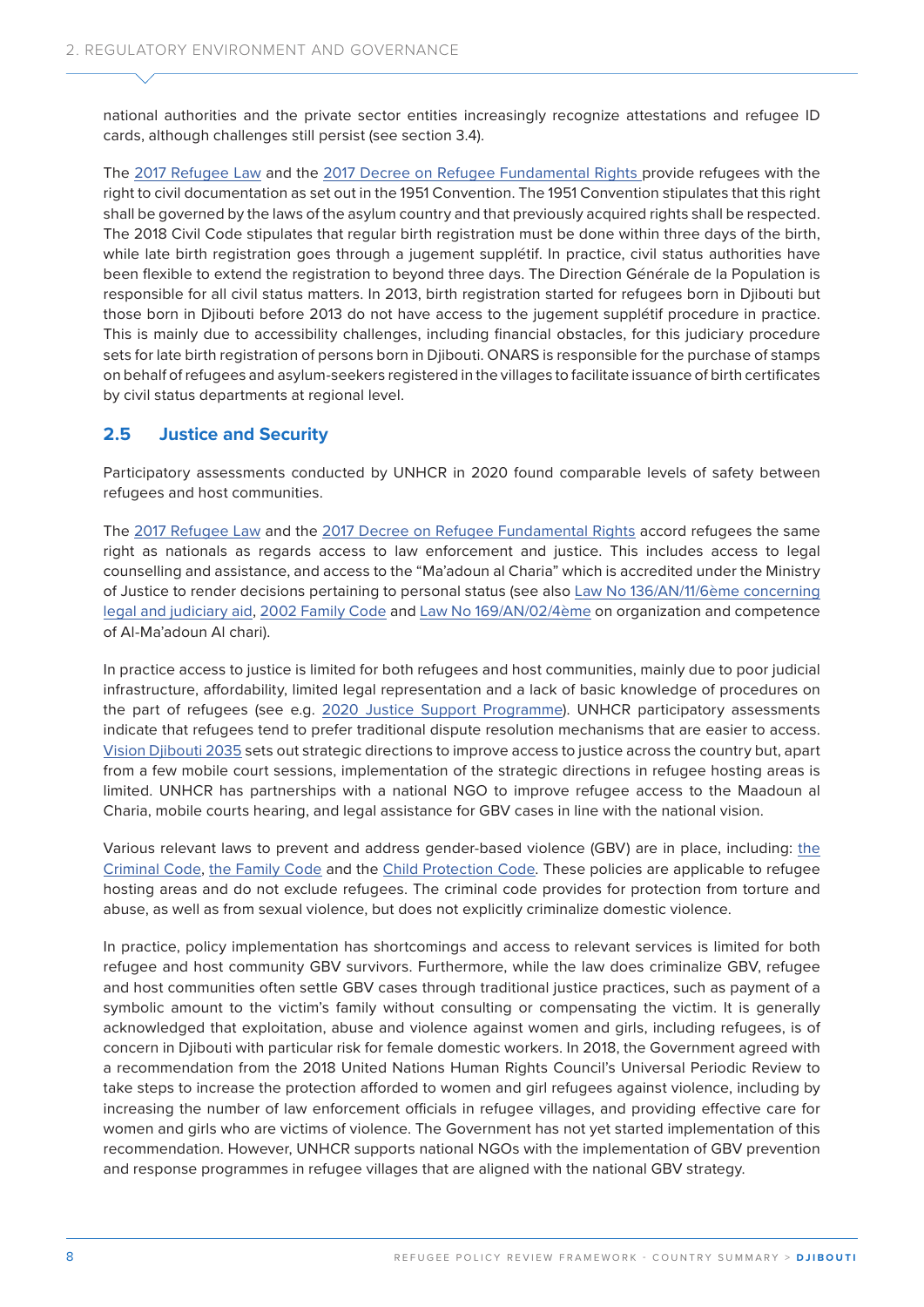# **3 Economic Opportunities**

### **3.1 Freedom of movement**

The [2017 Refugee Law](https://www.presidence.dj/texte.php?ID=159&ID2=2017-01-05&ID3=Loi&ID4=1&ID5=2017-01-15&ID6=n) and the [2017 Decree on Refugee Fundamental Rights](https://www.presidence.dj/texte.php?ID=2017-410&ID2=2017-12-07&ID3=D%E9cret&ID4=23&ID5=2017-12-14&ID6=n) accords refugees the right to move freely within Djibouti and choose their place of residence on the same basis as nationals. These rights are well respected by authorities. Only refugees that are registered in the refugee villages can benefit from humanitarian assistance. As such, 81 per cent of the refugees are registered in one of three refugee villages, in and around which they also have their place of residence and daily movements. One or more members of the refugee household might also move elsewhere for income generating purposes.

### **3.2 Right to work and rights at work**

The [2017 Refugee Law](https://www.presidence.dj/texte.php?ID=159&ID2=2017-01-05&ID3=Loi&ID4=1&ID5=2017-01-15&ID6=n) and the [2017 Decree on Refugee Fundamental Rights](https://www.presidence.dj/texte.php?ID=2017-410&ID2=2017-12-07&ID3=D%E9cret&ID4=23&ID5=2017-12-14&ID6=n) accords refugees the same rights and obligations as set out for nationals in national labour legislation. This includes any national legislation relating to workers protections and the right to open a business and register it in one's own name. The 2017 Refugee Law and the 2017 Decree on Refugee Fundamental Rights also stipulate that the asylum-seeker attestation and refugee ID card are, to all legal intents and purposes, equivalent to a work permit. As explained under section 2.3, all registered asylum-seekers and refugees are in the possession of attestations and/or refugee ID cards.

However, with an estimated national unemployment rate of 40 percent, full enjoyment of the right to work is challenging even for nationals. Refugees face additional challenges such as lack of awareness among potential employers of asylum-seekers and refugees' right to work, including the work permit status of the asylum-seeker attestations and refugee ID cards and lack of (relevant) skills for some of them. In particular, asylum-seeker attestations are often not recognized or accepted among employers. This is also caused by a lack of awareness among potential employers, including from private sector, on the right for asylumseekers and refugees to work in wage-earning employment in Djibouti.

Since 2001, the Government of Djibouti has created a ["Guichet Unique](http://www.guichet-unique.dj/)" or "One-stop Shop" that facilitates the procedures required to open a business. The procedure takes three days to open and register a business legally. While reliable statistics are not available, UNHCR is anecdotally aware that many Yemeni refugees have used the Guichet Unique to register businesses and benefited from cancellation of the licence fees. In 2017, the Government adopted legislation cancelling the payment of licences for all new businesses.

Workers protections are set out in the Labour Code (Code du Travail) adopted in 1992. Refugees are not explicitly mentioned but the Labour Code also applies to them as set out above. The International Labour Organization (ILO) and the International Trade Union Confederation (IFTUC) have expressed concerns about the implementation of workers' rights in general and migrant workers in particular. The Government is working towards improvements.

The [2017 Refugee Law](https://www.presidence.dj/texte.php?ID=159&ID2=2017-01-05&ID3=Loi&ID4=1&ID5=2017-01-15&ID6=n) and the [2017 Decree on Refugee Fundamental Rights](https://www.presidence.dj/texte.php?ID=2017-410&ID2=2017-12-07&ID3=D%E9cret&ID4=23&ID5=2017-12-14&ID6=n) also give refugees the same rights as any nationals as regards practising a profession and skills development opportunities. To exercise a liberal profession, refugees and asylum-seekers must apply for authorization from the public authorities.

Refugees' professional certificates/diplomas are recognized on the same level as those of other foreigners. To this day, no data is available either from the government, from private entities or from refugees, on the extent to which refugees have accessed these rights in practice compared to foreigners.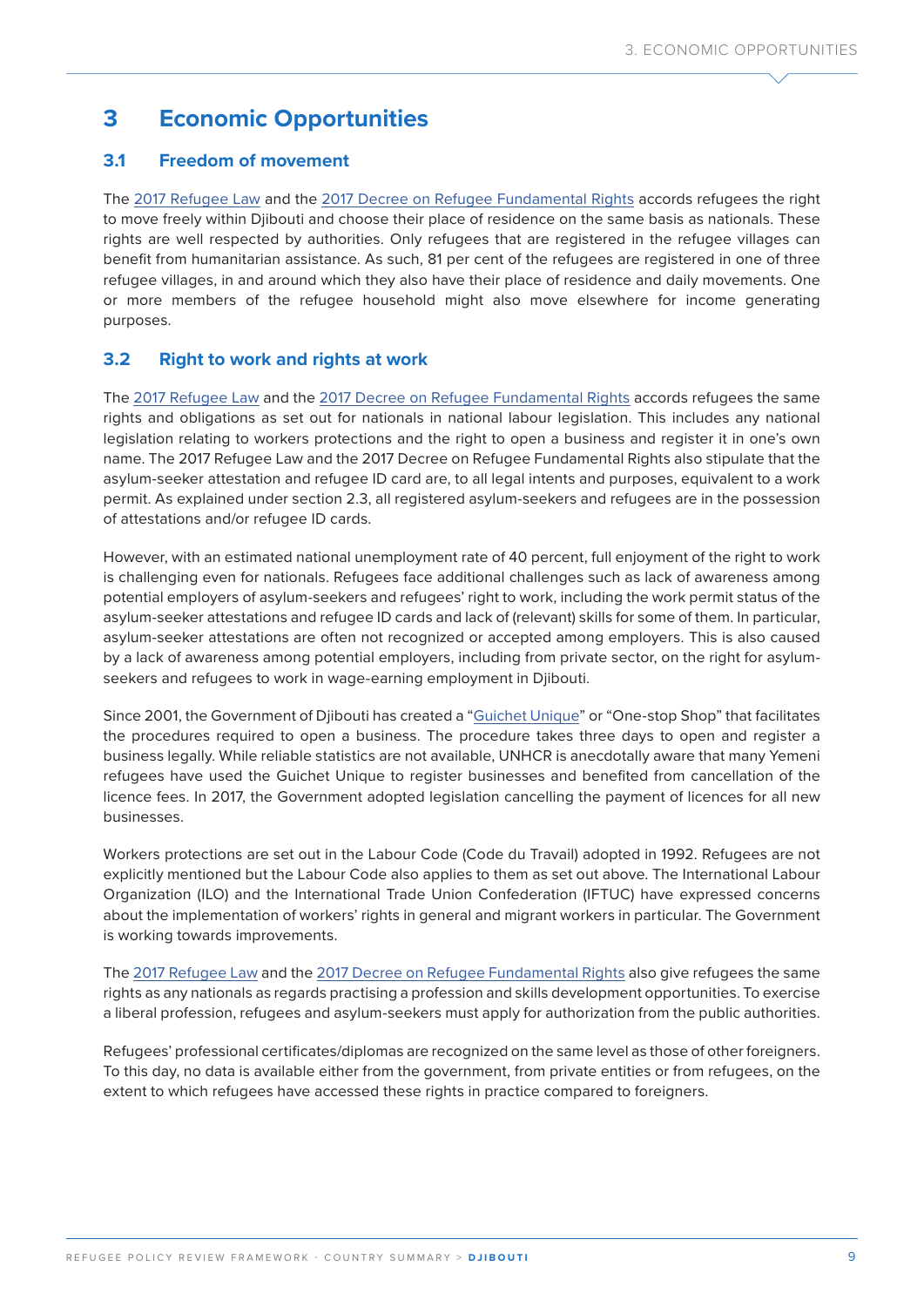### **3.3 Land, housing and property rights**

The [2017 Refugee Law](https://www.presidence.dj/texte.php?ID=159&ID2=2017-01-05&ID3=Loi&ID4=1&ID5=2017-01-15&ID6=n) and the [2017 Decree on Refugee Fundamental Rights](https://www.presidence.dj/texte.php?ID=2017-410&ID2=2017-12-07&ID3=D%E9cret&ID4=23&ID5=2017-12-14&ID6=n) provides refugees with the right to property in line with the provisions of the 1951 Convention Relating to the Status of Refugees.

No data is available on how many refugees might have exercised their right to access land in Djibouti, whether they faced practical barriers in doing so and how these compare to nationals of a foreign country in the same circumstances.

In the refugee villages, refugees live in emergency shelters, semi-permanent and permanent structures provided by UNHCR through implementing partners. Only 10 per cent and 12 per cent of households in Ali Addeh and Holl Holl refugee villages, respectively, live in permanent structures. All refugees in Markazi live in permanent structures that are equipped with running water and connected to electricity through generators.

Refugees living in Diibouti City are responsible for arranging their own accommodation. They are generally renting houses. A few cases are known to be squatting or have no permanent place to stay. UNHCR supports a few particularly vulnerable refugees. No further data is available on how many refugees might have exercised their right to purchase, lease or use housing and immovable property in Djibouti, whether they faced practical barriers in doing so and, if so, how these barriers compare with those facing other foreign nationals under the same circumstances.

Public/social housing programmes exist in Djibouti and are managed by the *Agence de Réhabilitation Urbaine et du Logement Social (ARULOS)*. So far, UNHCR is not aware of any refugees accessing these programmes. However, a Government programme on slum upgrading has been approved for financing by the WBG in 2018. This programme specifically seeks to facilitate refugee access to improved social infrastructure once implementation starts.

#### **3.4 Financial and administrative services**

The [2017 Refugee Law](https://www.presidence.dj/texte.php?ID=159&ID2=2017-01-05&ID3=Loi&ID4=1&ID5=2017-01-15&ID6=n) and the [2017 Decree on Refugee Fundamental Rights](https://www.presidence.dj/texte.php?ID=2017-410&ID2=2017-12-07&ID3=D%E9cret&ID4=23&ID5=2017-12-14&ID6=n) provide refugees with the right to open bank accounts, to access financial services and to access mobile money/mobile phone banking in the same way as the country's nationals.

In July 2018, the Central Bank of Djibouti issued an administrative regulation to allow refugees to open bank accounts based on their asylum-seeker attestations and refugee ID cards. In practice, refugee ID cards are recognized by commercial banks to open a bank account and access financial services.

Similarly, in 2018 an internal circular was sent by the headquarter of Djibouti Telecom to their branches to facilitate refugee/ asylum-seeker access to register a SIM card based on their asylum-seeker attestations and refugee ID cards. Access to registering SIM cards is generally provided for refugees based on their refugee ID cards, whereas asylum-seekers tend to be denied this access based on their asylum-seeker attestation. That said, informal workarounds are commonly practised, and both asylum-seekers and refugees generally find ways of accessing mobile connectivity. Mobile money and mobile banking are a recent innovation in Djibouti. There is presently no data to confirm whether refugees have de jure or de facto access to these services.

There is no policy that provides refugees with the right to obtain key administrative documents or certifications that might enhance their access employment and other socioeconomic opportunities. In practice, ONARS and UNHCR have generally, but not systematically, been able to successfully advocate for refugee access to key administrative documents such as driving licences or certificates from private sector training.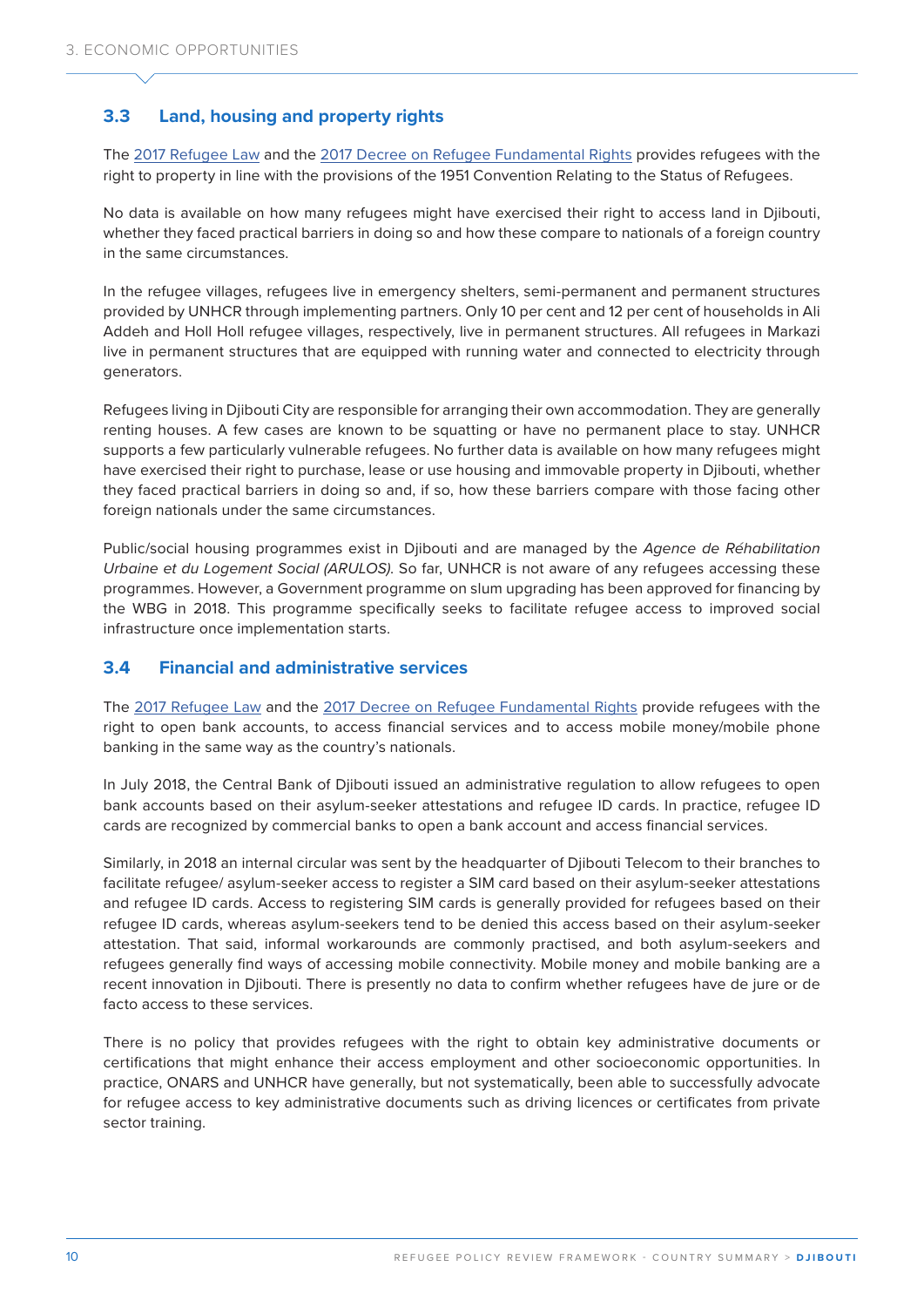# **4 Access to National Public Services**

### **4.1 Education**

The [2017 Refugee Law](https://www.presidence.dj/texte.php?ID=159&ID2=2017-01-05&ID3=Loi&ID4=1&ID5=2017-01-15&ID6=n) and the [2017 Decree on Refugee Fundamental Rights](https://www.presidence.dj/texte.php?ID=2017-410&ID2=2017-12-07&ID3=D%E9cret&ID4=23&ID5=2017-12-14&ID6=n) provides refugees with the right to enrol in primary, secondary and tertiary schools as well as vocational training under the same conditions as the country's nationals.

In August 2017, UNHCR concluded a partnership agreement with the Ministry of Education to facilitate enrolment in national schools for refugees that are living in the refugee villages. In Djibouti city, UNHCR does not facilitate access to national education system. UNHCR does observe that refugees have been able to enrol themselves in schools based on the refugee ID card. However, there is no reliable data on the actual number of refugees that do this, whether they faced practical barriers in doing so and how these compare to nationals.

In December 2017, Djibouti, along with the other IGAD member states, adopted the [Djibouti Declaration](https://igad.int/attachments/article/1725/Djibouti%20Declaration%20on%20Refugee%20Education.pdf)  [on education for refugees, returnees and host communities](https://igad.int/attachments/article/1725/Djibouti%20Declaration%20on%20Refugee%20Education.pdf), a non-binding legal instrument on the commitments to deliver quality education and include these groups in their national legal framework and educational systems. During the United Nations Human Rights Council's Universal Periodic Review of 2018, the Government supported a recommendation made to Djibouti to continue to work with international partners to improve access to basic services in the refugee villages.

Education policies do not provide for specialized services (such as accessible learning services, accelerated education, language training, remedial learning programmes, catching-up programmes, psychosocial support) for host community and refugee children as may be necessary. Data on access to specialized services for nationals is not known to UNHCR. As for refugees, specialized services are being provided by UNHCR and implementing partners in the refugee villages. Programmes include the Ministry of Education and Professional Training (MENFOP) in Ali Addeh, the ALP (Accelerated learning programme) for new arrivals and the SNE (Special needs education) for children with disabilities.

### **4.2 Healthcare**

The [2017 Refugee Law](https://www.presidence.dj/texte.php?ID=159&ID2=2017-01-05&ID3=Loi&ID4=1&ID5=2017-01-15&ID6=n) and the [2017 Decree on Refugee Fundamental Rights](https://www.presidence.dj/texte.php?ID=2017-410&ID2=2017-12-07&ID3=D%E9cret&ID4=23&ID5=2017-12-14&ID6=n) provides refugees with access to the publicly financed health-care system under the same conditions as the country's nationals. The 2020–2024 National Health Development Plan confirms refugees' access to health, but often blurs the line between refugees, migrants and nomads, which, in some instances, undermines refugees' legal rights to health on the same basis as nationals.

Since 2018, UNHCR has been transitioning from NGO-provided primary health care to a partnership with the Ministry of Health (MoH) to include refugees in the national health system. UNHCR and MoH have a partnership agreement through which funds are allocated to the Ministry to take charge of all primaryhealth-related services accessible to refugees and asylum-seekers, as well as to host communities. Such a move is also supported in Ali Addeh through the Improving Health Sector Performance Project Second Additional Financing supported by the World Bank.

Each refugee village is equipped with one health centre at which primary health care is provided. MoH finances secondary and tertiary level health-care services for refugees registered in the refugee villages from the national health budget. Referrals are made by the health centre doctor to secondary and tertiary level facilities in Djibouti City, following which refugees can access services free of charge based on presentation of their attestation. Refugees with specific needs that are living in Djibouti City can also access public health facilities in Djibouti city free of charge upon presentation of their attestation. This means that, in practice, refugees registered and living in refugee villages, as well as refugees with specific needs registered in Djibouti City have better access than nationals or refugees without specific needs registered in Djibouti City, who have to present proof of insurance or pay in cash.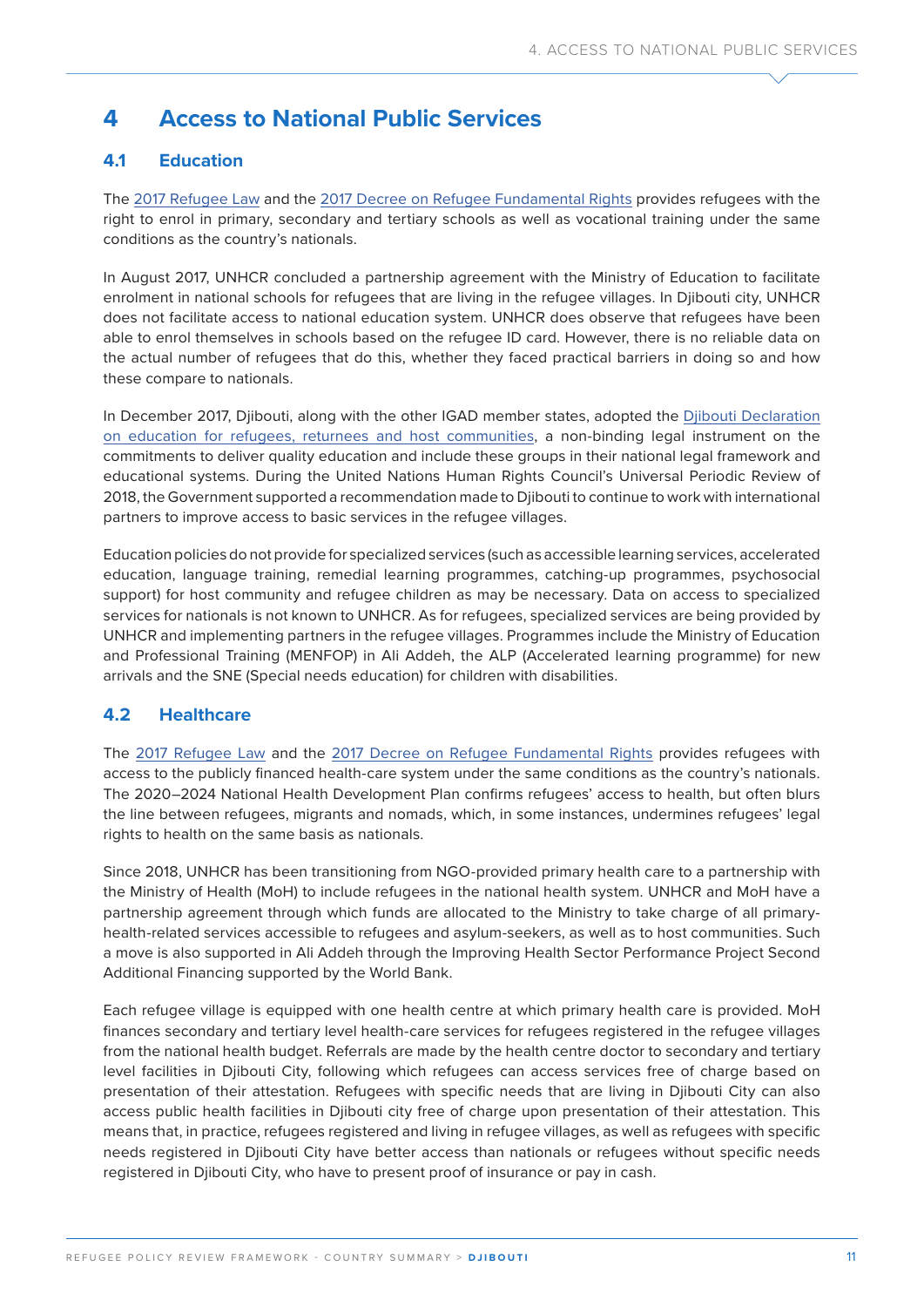Following concerns expressed in 2019 in relation to refugee access to health care following the transition to MoH in terms of staffing, essential medicines, data collection, reporting and referrals, MoH, with support of UNHCR and the World Health Organization (WHO), took a number of measures. This included the procurement of essential medicines by UNHCR on behalf of MoH to ensure a regular medicine supply to health facilities in the refugee villages. While refugees continue to raise issues concerning their access to quality health care services, the situation has improved.

MOH provides sexual and reproductive health services to both nationals and refugees. Services are provided at primary as well as referral level. Health centres in the refugee settlements are equipped to perform maternal health follow-up, except in Obock where the district hospital performs said follow-up for pregnant and lactating women from Markazi refugee village. Gaps do however exist such as in rural health centres, where the availability of post exposure prophylaxis (PEP) kits is limited, and rape survivors have to be referred to higher-level facilities to access the service.

Refugee enrolment in the national public health insurance system has not yet started but is provided for in law. Refugees' health care costs in the publicly financed health system are currently covered by UNHCR and MoH. The Government is drafting a decree that will make it possible for asylum-seekers and refugees to enrol in the Social Health Assistance Programme which aims to ensure access to the national [public](http://www.ilo.org/dyn/natlex/docs/ELECTRONIC/95524/112495/F544281799/DJI-95524.pdf)  [health insurance](http://www.ilo.org/dyn/natlex/docs/ELECTRONIC/95524/112495/F544281799/DJI-95524.pdf) for the poorest categories of populations in Djibouti (those without income).

### **4.3 Social protection**

Refugees access national social services on the same basis as nationals under [Decree No 137/2020/PR/MASS](https://www.presidence.dj/texte.php?ID=2020-137&ID2=2020-07-08&ID3=D%E9cret&ID4=13&ID5=2020-07-13&ID6=n). This provides for the inclusion of refugees in public social protection programmes, including registration in the social registry so that they can access social safety nets that include specific support for key vulnerable groups and public health insurance. While institutions are not reluctant to include refugees in their social protection programmes, they often lack the funding and capacity to do so. External aid and UNHCR projects help make up this gap in coverage. For example, a public health programme set up by the Ministry of Health provides vulnerable and chronically ill urban refugees with free access to health care at public health centres and followup support. Other programmes managed by NGOs and WFP provide nutrition support to the elderly and wheelchairs for persons with disabilities. A NGO project has also constructed disability friendly access to schools in villages. For the future, access to the social registry and associated support is ongoing via the Ministry of Social Affairs and Solidarity. There are also ongoing discussions with the National Agency for Persons with Disabilities that build on the Refugee Law and the Social Protection Decree to give refugees with disabilities new access to national activities, including a registry managed by ANPH.

ONARS, MASS, WFP and UNHCR are holding discussions on how to align aid and humanitarian assistance with social protection systems. The aim of the socioeconomic profiling exercise described in section 2.3 is precisely to facilitate refugee inclusion in the social registry. However, these discussions are progressing slowly including because of coordination challenges among public institutions and, as well as capacity and resource gaps as regards comprehensive analysis and policymaking. Delays have been exacerbated by COVID-19 impacts.

### **4.4 Protection for vulnerable groups**

A range of policies, standards and services exists for the protection of Djiboutian children, including unaccompanied and separated children, victims of trafficking in persons, survivors of gender-based violence and other children with special needs. In conjunction with the [2017 Refugee Law](https://www.presidence.dj/texte.php?ID=159&ID2=2017-01-05&ID3=Loi&ID4=1&ID5=2017-01-15&ID6=n) and the [2017 Decree on](https://www.presidence.dj/texte.php?ID=2017-410&ID2=2017-12-07&ID3=D%E9cret&ID4=23&ID5=2017-12-14&ID6=n)  [Refugee Fundamental Rights](https://www.presidence.dj/texte.php?ID=2017-410&ID2=2017-12-07&ID3=D%E9cret&ID4=23&ID5=2017-12-14&ID6=n), these policies apply equally to refugee groups in the same situation.

However, access to relevant services is limited for both nationals and refugees because of shortcomings in policies and resources as well as in implementation. There are child protection laws in place but there is not a unique referral mechanism for all children at risk. Referral pathways for refugee children at risk are refugee specific under the lead of an international NGO, through a UNHCR partnership. In general, there is a lack of capacity and resources, especially in rural areas, with which to develop and implement a streamlined referral pathway for all children at risk (nationals, refugees, and migrants). Similarly, there are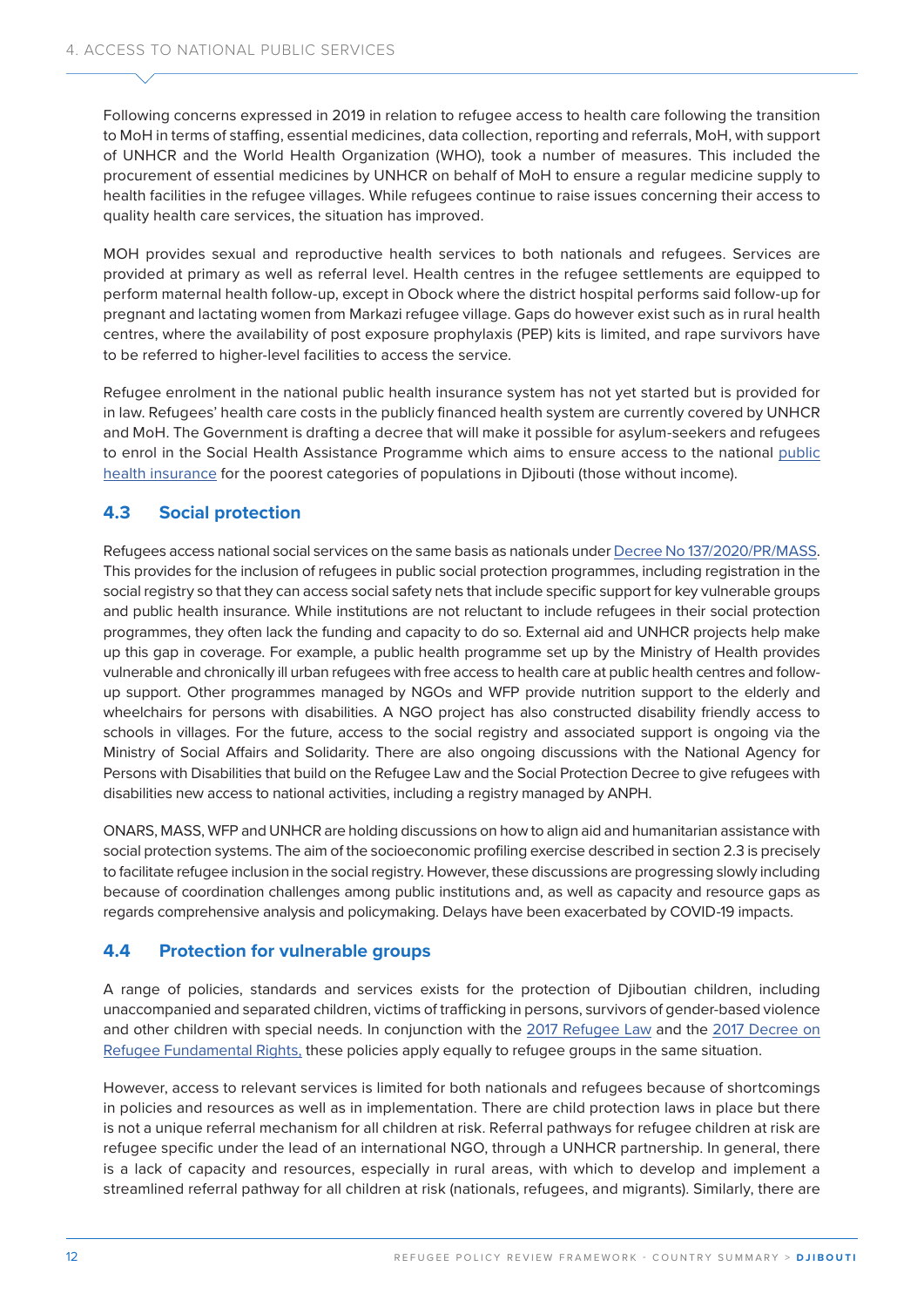laws and policies to protect victims of trafficking, but implementation is weak. During the 2018 United Nations Human Rights Council's Universal Period Review, the Government did support a recommendation to enhance its efforts to fight against trafficking of persons.

As mentioned in sub-dimension 2.5 above, access to relevant services is limited for GBV survivors.

## **5 Cross Sectors**

**Characteristics of registered refugees and asylum-seekers in total refugee population\***  as at 30 June 2020



#### **5.1 Gender**

In Djibouti, international conventions and national laws and decrees promote gender equality and gender related principles. Significant progress has been made so far: young girls are more and more educated, women are represented in decision-making bodies, the fight against female genital mutilation (FGM) has given rise to results with the reduction of cases, and the empowerment of women is perceptible through cooperatives and mutual insurance entities (mutuelles) in the regions. Nevertheless, there are gender related differences or restrictions in terms of policies and/or their implementation in the majority of policy sub-dimensions. The most consequential ones in terms of socioeconomic development are as follows:

- i. **Support for communities in refugee-hosting areas**, including social cohesion, the meaningful participation of women in community-based leadership, beyond their formal inclusion by quotas.
- ii. **Institutional framework for refugee management**, the absence of a gender lens in programming.
- iii. **Protection for vulnerable groups**, the gaps in the prevention and response to sexual and genderbased violence, including for persons with acute specific and particularly high needs.

### **5.2 Social inclusion**

There are differences or restrictions in terms of policies and/or their implementation related to gender in the majority of policy sub-dimensions. The most consequential ones in terms of socioeconomic development are as follows:

- i. **Rights to work and rights at work**, specific disadvantages for asylum-seekers vis-à-vis recognized refugees as regards the recognition of asylum-seeker attestations by employers.
- ii. **Access to civil registration and documentation**, facilitated access to late birth registration and certification for refugees and asylum-seekers born in Djibouti before 2013 who lack birth certificates.
- iii. **Education**, lack of targeted support for refugee children with special needs such as disability and agerelated needs.

<sup>\*</sup> The refugee numbers reported here do not fully match the numbers on the front page because demographic characteristics are not available for all refugees (e.g., pre-registered refugees, etc.).